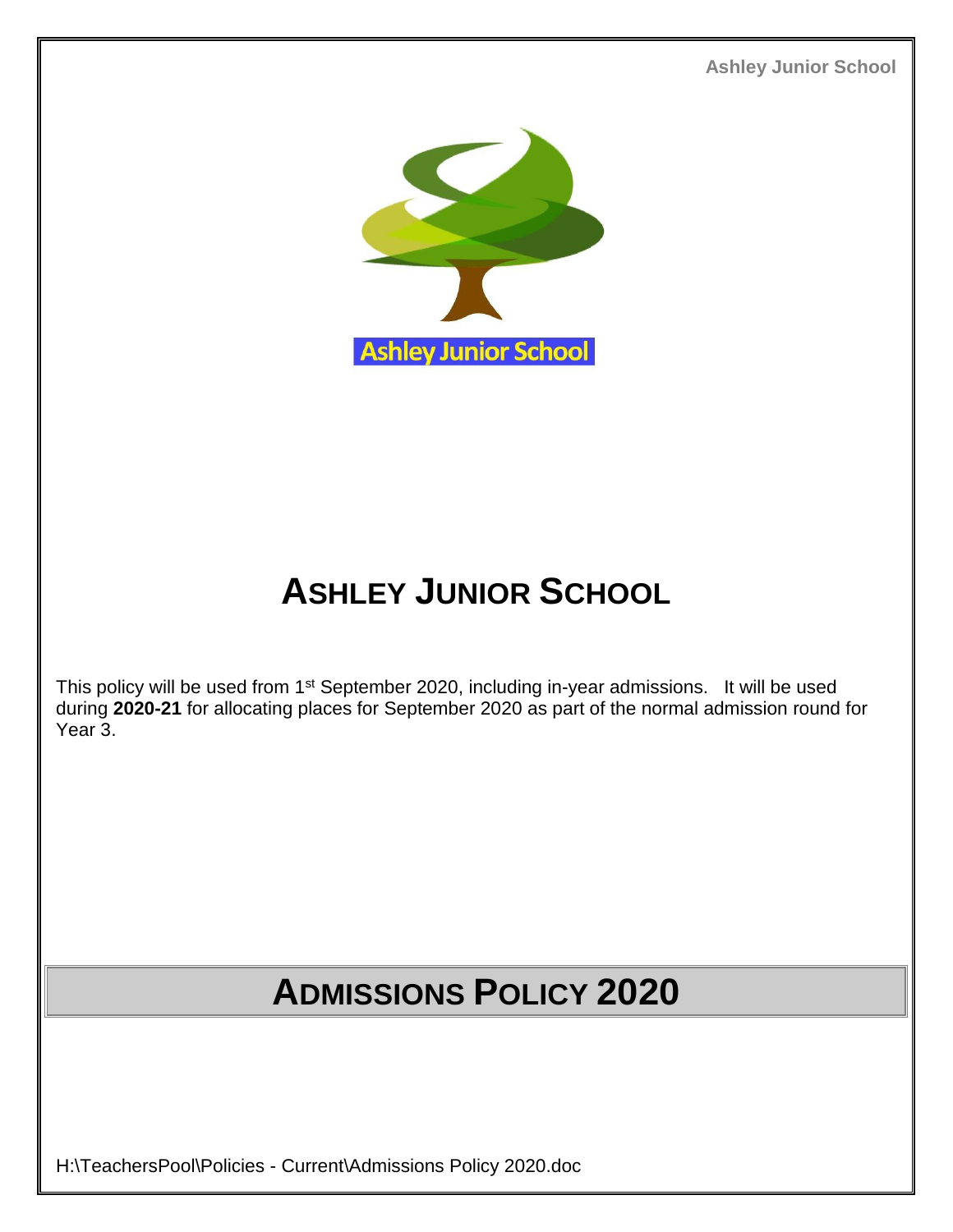## **ADMISSIONS POLICY 2020**

Ashley Junior School is a Foundation School catering for both boys and girls in the Key Stage Two range between the ages of seven and eleven. It has a published admission number of 60, this includes 2 pupils with an Education, Health and Care plan admitted to specialist SEN provision. There is an agreed exception for the Year 3 cohort entry of September 2016 which has a PAN of 90.The governing body, when dealing with admission applications will consider the school oversubscribed in any year group when the number of pupils reaches this number.

In line with Hampshire County Council's co-ordinated scheme for the main admission round, the governing body will consider all preferences simultaneously and ranked in accordance with the admission criteria. Late applications will not be considered until all on time applications have been fully processed.

Ashley Junior School recognises its responsibility towards children with special educational needs and will admit any pupil whose final statement of Special Educational Needs or Education Health Care Plan names the school.

#### **Over-subscription**

If the school becomes over-subscribed, in a particular year group, the governing body will decide on admissions according to the following oversubscription criteria:

- 1. Looked after children or children who were previously looked after (see (i) in Definitions)
- 2. Children who have a serious medical, physical or psychological condition which makes it essential that they attend Ashley Junior School rather than any other and for whom appropriate medical or psychological evidence can be provided in support of their application.
- 3 Children living within the area recognised as Ashley Junior School's designated catchment area (see (ii) in Definitions) who at the time of application have a sibling (see (iii) in Definitions) on the roll of the school or Ashley Infant School who will still be on roll at the time of admission. [See 6 for additional children who may be considered under this criterion.]
- 4 Children allocated a place at Ashley Infant school in the normal admission round in a previous year because no places were available at the catchment school for their address, and they have not moved house.
- 5 Other children living in the catchment area of the school.
- 6 Children living **out** of the catchment area of the school who at the time of application have a sibling *(see (iii) in Definitions)* on the roll of the school or Ashley Infant School who will still be on roll at the time of admission. [Where a sibling was allocated a place at the school or Ashley Infant School in the normal admission round in a previous year because no places were available at the catchment school for their address, the application will be considered under 3, above, subject to the address being the same for both applications. In future normal admissions rounds a younger sibling will be considered to have been displaced where they were allocated a place at the school or Ashley Infant School under this criteria as a consequence of their elder sibling' displacement and the address remains same.]
- 7 Children living **out** of the catchment area who at the time of application are on the roll of Ashley Infant School.
- 8 Children of staff (see (iv) in Definitions) who have,(1) been employed at the school for two or more years at the time at which the application for admission to the school is made, or (2) have been recruited to fill a vacant post for which there is a demonstrable skill shortage.

H:\TeachersPool\Policies - Current\Admissions Policy 2020.doc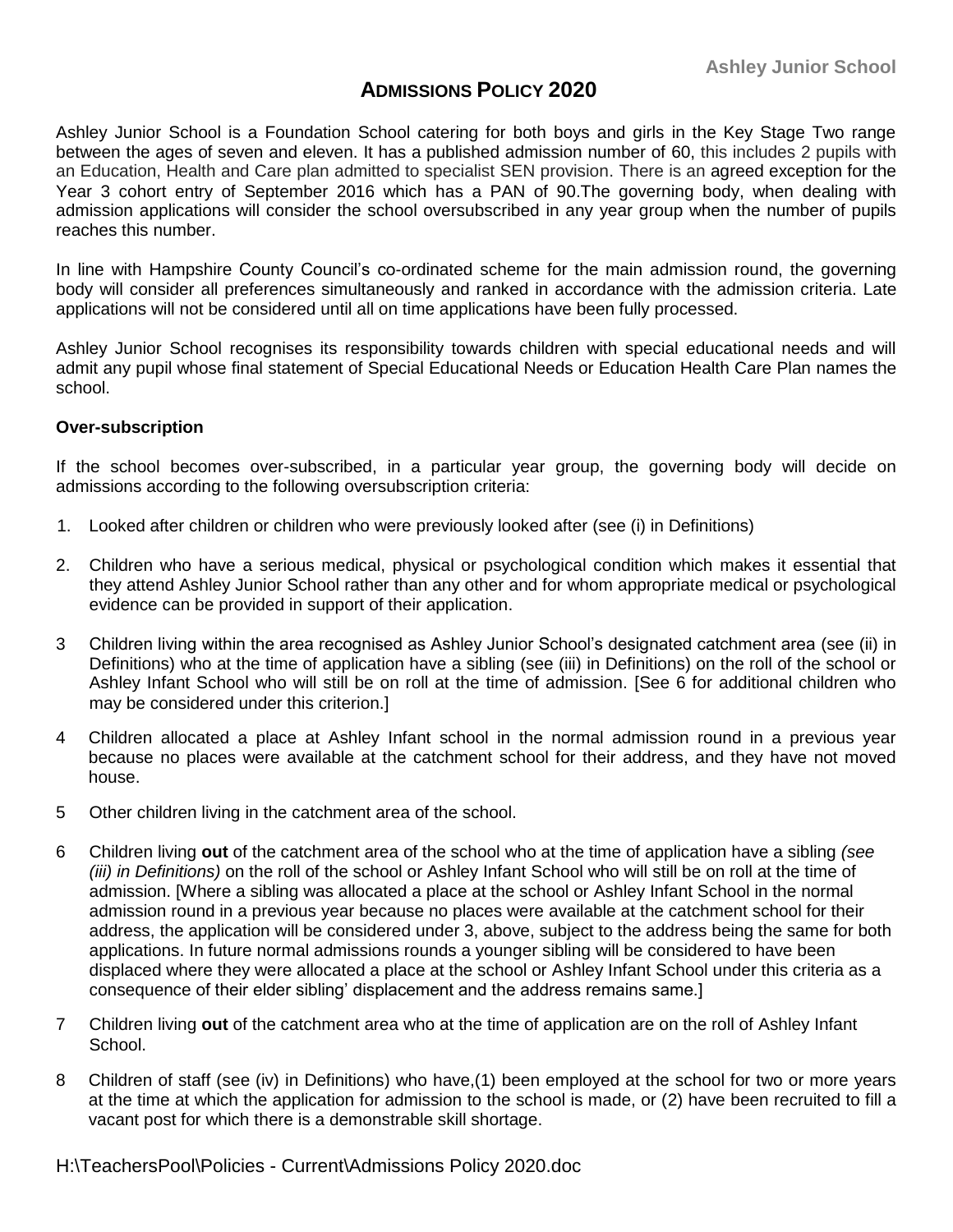# **Definitions**

(i) This criterion provides priority for children who are (a) in the care of a local authority, or (b) being provided with accommodation by a local authority in the exercise of their social services functions (see the definition in section 22(1) of the Children Act 1989). It can also be used for children who were previously looked after but immediately after being looked after became subject to an adoption, residence, or special guardianship order. An adoption order is an order under section 46 of the Adoption and Children Act 2002 or section 12 of the Adoption Act 1976. A 'residence order' is an order settling the arrangements to be made as to the person with whom the child is to live under section 8 of the Children Act 1989. Section 14A of the Children Act 1989 defines a 'special guardianship order' as an order appointing one or more individuals to be a child's special guardian (or special guardians).]

(ii) The child's permanent residence is where they live, normally including weekends and during school holidays as well as during the week, and should be used for the application. The permanent address of children who spend part of their week with one parent and part with the other, at different addresses, will be the address at which they spend most of their time.

(iii) 'Sibling' refers to brother or sister, half-brother or half-sister, adoptive brother or adoptive sister, foster brother or sister, step brother or step sister living as one family unit at the same address. It will also be applied to situations where a full, half or adopted brother or sister are living at separate addresses. Criteria 3 and 6 include children who at the time of application have a sibling for whom the offer of a place at the preferred school has been accepted, even if the sibling is not yet attending.

(iv) 'Staff' includes all those on the payroll of the school. 'Children of staff' refers to situations where the staff member is the natural parent, the legal guardian or a resident step parent.

## **Tie-breaker**

If the school is oversubscribed from within any of the above categories or subcategories, straight line distance will be used to prioritise applications; applicants living nearer the school have priority. Hampshire County Council's Geographic Information Systems (GIS) will be used to determine distances (normally from the Ordnance Survey home address point to the school reception). Distances to multiple dwellings will give priority to the ground floor over the first floor and so on. On individual floors, distances will be measured to the stairs leading to the communal entrance. If it still not possible to decide between two applicants who are equidistant then a random allocation will be made to allocate the final place. An explanation of the method of making random allocations is on the Hampshire County Council website.

# **Additional Information**

## **1. Pupils with a statement of special educational needs or an EHCP**

The governors will admit any pupil whose final statement of special educational needs or Education, Health & Care Plan (EHCP) names the school. Where possible such children will be admitted within the PAN.

## **2. Multiple births**

Where a twin or child from a multiple birth is admitted to a school under this policy then any further twin or child of the same multiple birth will be admitted, if the parents so wish, even though this may raise the number in the year group above the school's PAN.

## **3. In-Year Fair Access placements by the local authority**

The local authority must ensure that all pupils are placed in schools as quickly as possible. It may therefore sometimes be necessary for a pupil to be placed by the local authority, or a local placement panel acting on behalf of the authority, in a particular school even if there is a waiting list for admission. Such placements will be made in accordance with the provisions of the local authority's In-Year Fair Access Protocol. The Protocol is based on legislation and government guidance.

## **4. School Closures**

H:\TeachersPool\Policies - Current\Admissions Policy 2020.doc